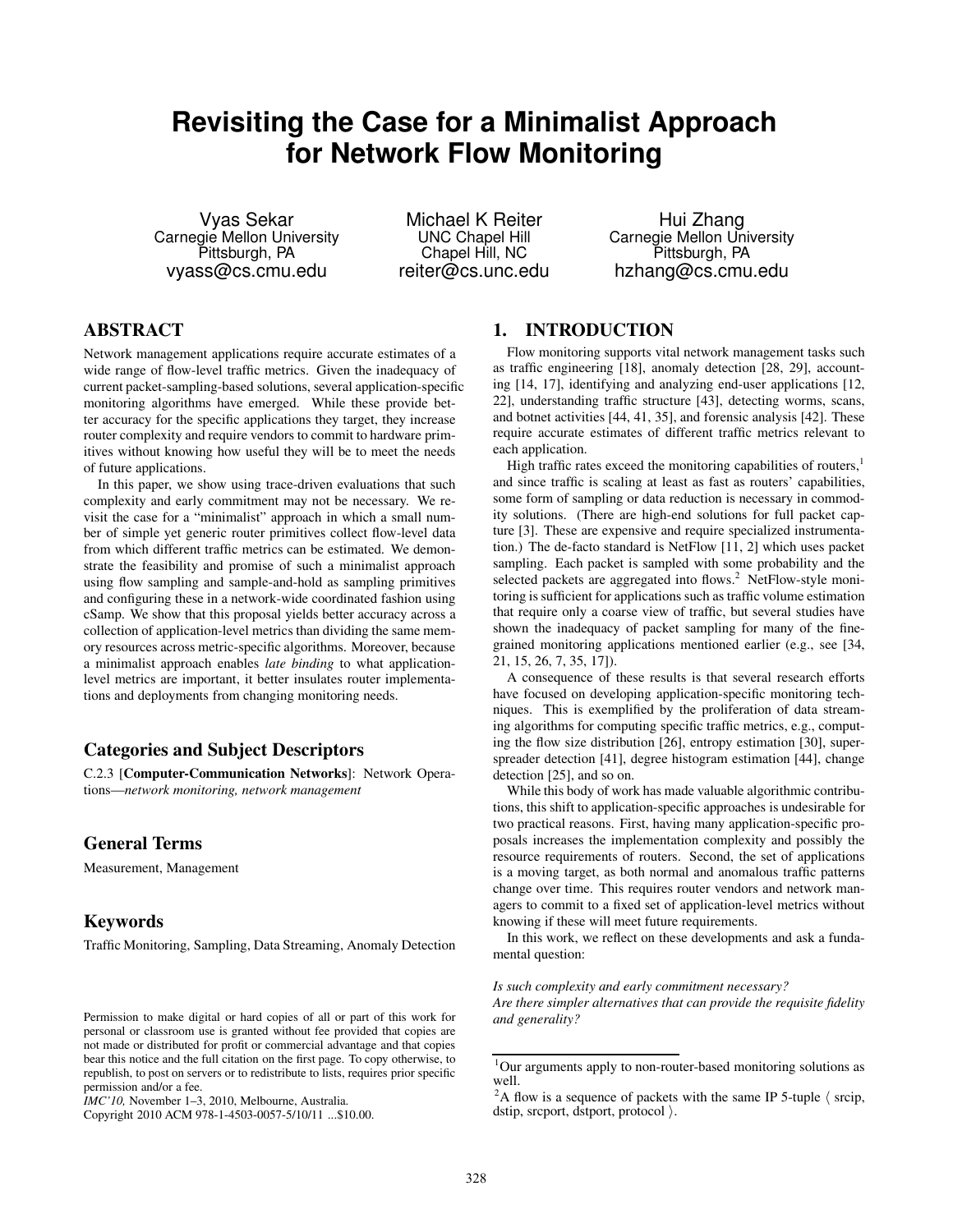

Figure 1: A minimalist approach runs a few collection algorithms. Applications can use the collected data later (possibly offline). NetFlow/packet sampling is a minimalist approach, but it is not well-suited for many applications. An application-specific architecture implements many focused algorithms. These work well for the specific applications, but increase complexity and are not robust to changing demands. We demonstrate a minimalist alternative that performs favorably compared to application-specific approaches over a wide spectrum of applications.

Approach and Intuition: We revisit the case for a *minimalist* approach that retains the simplicity of NetFlow, where routers only need to support a *few* monitoring primitives, but still provide coverage over a wide spectrum of applications.

To understand how we can achieve this, we can think of each monitoring application as being composed of two logical phases: (1) a *collection* phase that needs to operate at line rates and (2) an *estimation* phase to compute different traffic metrics that need not strictly work at line rates. Application-specific alternatives tightly couple these two components, only retaining counters and statistics relevant to a specific application context (Figure 1). In contrast, we envision a minimalist approach that *decouples* the collection and estimation phases as much as possible.

A key question is whether such an approach can provide estimation accuracy comparable to application-specific alternatives. One rationale to suggest that it can, is that the primary bottleneck for monitoring is keeping counters in fast memory (SRAM). Instead of splitting the available memory across different applications, we can aggregate it, and run a few simple primitives with high-enough sampling rates to obtain accurate estimates of traffic metrics for a wide spectrum of applications. In other words, when we look at each application in isolation, application-specific strategies are appealing. However, when we consider a portfolio of applications in aggregate, a minimalist approach might be a better alternative.

Contributions and Implications: Our goal is not to design an optimal minimalist approach. Rather, our objective is to establish a *feasible* instance.

We present a practical minimalist approach in Section 4 that combines sample-and-hold [17], flow sampling [21], and cSamp [39]. Our choice of these specific primitives is guided by the understanding that monitoring applications fall into two broad classes that analyze (1) *volume structure* (e.g., traffic engineering) or (2) *communication structure* (e.g., security applications). Flow sampling is ideally suited for the latter class [21, 34, 32] and sample-and-hold for the former [17]. cSamp provides a framework to efficiently leverage the available monitoring resources at routers to meet networkwide monitoring goals.

We use trace-driven analysis to evaluate this design against several application-specific approaches (Section 6): detecting heavy hitters [17], superspreaders [41], and large traffic changes [25]; computing entropy [30] and the outdegree histogram [44]; and estimating the flow size distribution [26]. When our approach has the same total memory resources as that used by the different applicationspecific algorithms in aggregate, it provides comparable or better estimation accuracy across the entire spectrum of applications. Moreover, by delaying the binding to specific applications, it enables computation of not-yet-conceived measures that will be interesting in the future.

Our work shows the promise of a minimalist approach even with a simple combination of existing techniques. We believe that this has significant implications for router vendors, network operators, and measurement researchers. First, it can reduce router complexity without compromising a vendor's ability to satisfy its customers' demands. Second, it helps insulate network deployments from the changing needs of monitoring applications. Finally, we hope that these results motivate further research in developing better minimalist primitives and estimation algorithms, and in understanding their fidelity for different applications.

#### 2. BACKGROUND AND RELATED WORK

Packet sampling: Router vendors today use uniform packet sampling [11]: a router selects a subset of packets, and aggregates the sampled packets into flow reports. However, packet sampling has inherent limitations. There are known biases toward sampling larger flows (e.g., [21, 26, 34]) and several studies have questioned its accuracy for many management applications (e.g., see [34, 21, 15, 26, 7, 35, 17]).

Application-specific approaches: The limitations of packet sampling have motivated many application-specific data streaming algorithms. The high-level approach is to use a small number of SRAM counters that track traffic statistics pertinent to each application and then estimate the relevant application-level metrics from these counters. These include algorithms for estimating the flow size distribution [26, 36], identifying heavy hitters [17], entropy estimation [30], superspreader detection [41], degree histogram estimation [44], and change detection [25]. However, these approaches are tightly coupled to the specific applications and report summary statistics only relevant to these applications. Thus, it is difficult to estimate other measures of interest from these reports. Therefore, these lack the generality to serve as minimalist primitives.

Some data structures (e.g., sketches [13]) provide more generality. However, these have two limitations. First, they are designed primarily for coarse *volume queries* and less suited for fine-grained tasks like entropy estimation and superspreader detection. Second, sketches operate with a specific "flowkey" over one or more fields of the IP 5-tuple (srcip, dstip, srcport, dstport, protocol). Each flowkey of interest requires a separate instance. However, it is often necessary to analyze combinations of two or more fields for diagnostic purposes (e.g., for investigating anomalies). Having a separate instance for each combination incurs high overhead. Furthermore, this needs prior knowledge of which flowkeys will be useful, which may not be known until after the operator begins to investigate specific events.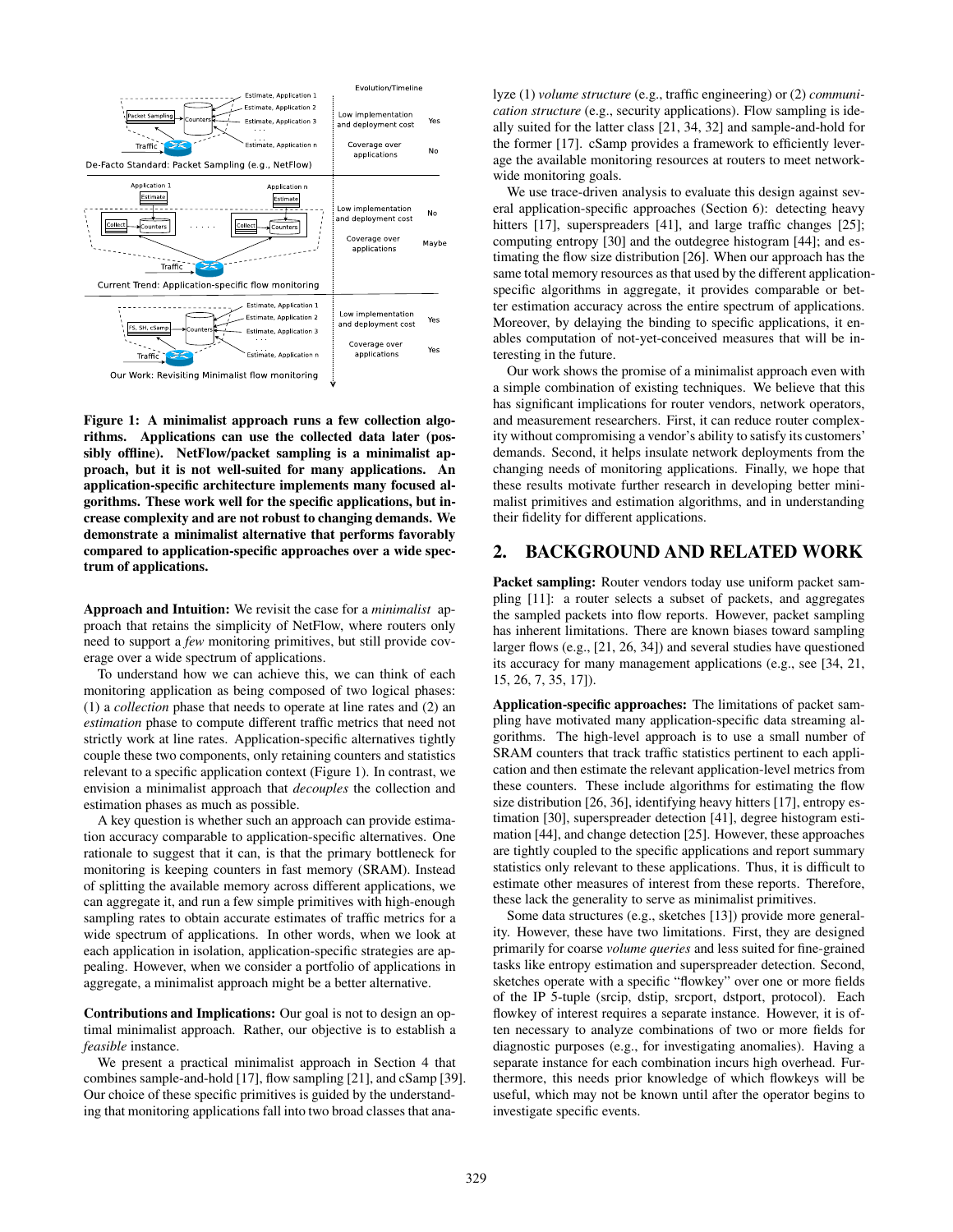Selective sampling: Some approaches assign different sampling rates for different classes of packets [27, 35]. Others only log flows with pre-specified patterns (e.g., [45, 1, 4, 33, 8]). While these approaches provide some flexibility, they need to know the specific classes and sampling rates to meet the applications' requirements. In contrast, we envision a minimalist approach that is largely agnostic to the specific types of analyses that may be performed.

Network-wide measurements: Many studies have stressed the importance of network-wide measurements to meet operational requirements as applications and attacks become more distributed [18, 28, 29]. For example, understanding peer-to-peer traffic [12], detecting botnets [35] and hit-list worms [32], understanding DDoS attacks [38], and network forensics [42] inherently require a networkwide view aggregated from multiple vantage points. In this respect, recent proposals show the benefits of moving beyond router-centric solutions to network-wide monitoring solutions [9, 39].

# 3. DESIGN CONSIDERATIONS

Given this background, we synthesize key requirements for a flow monitoring architecture and derive guiding principles for a minimalist approach, echoing the charter of the IETF PSAMP working group [5].

# 3.1 Requirements

Minimize router complexity: Given the hardware and development costs involved in modern router design, we want to keep router implementations as simple as possible.

Generalize to many applications: The monitoring infrastructure should cover a wide spectrum of applications and ideally be robust to future application needs.

Enable diagnostics: The monitoring architecture should support diagnostic "drill-down" tasks; e.g., by providing the capability to give different views into traffic structure.

Provide network-wide views: The monitoring architecture should provide network-wide capabilities as these are increasingly crucial for several aspects of network management and traffic analysis.

# 3.2 Design Principles

A few, simple, and generic primitives: A natural way to reduce router complexity is to have a few primitives that are easy to implement but powerful enough to support many management tasks.

Decouple collection and computation: Now, how can we provide generality and support diagnostics with a few monitoring primitives? We believe that this best achieved by *decoupling* the collection and computation phases involved in the monitoring tasks. Note that this is already implicit in network operations today: routers export NetFlow reports to a (logically) central collector and operators analyze this data. We retain this operational model; routers run some collection algorithms and export the collected flow reports. Once we have the flow-level reports, we can compute any traffic metric of interest and provide different views required for further diagnosis.

Network-wide resource management: To provide network-wide capabilities, we need a framework that assigns monitoring responsibilities across routers to satisfy network-wide monitoring goals. At the same time, this framework should be *resource-aware* and respect the constraints (e.g., SRAM capacity) of individual routers.

#### 3.3 Challenges

Given the above considerations, two questions remain:

- 1. Concrete Design: What primitives should be implemented on routers to support a range of applications? How should monitoring responsibilities be assigned to meet network-wide measurement goals?
- 2. Performance: Does the intuitive appeal of a minimalist approach translate into quantitative benefits for a wide spectrum of applications?

In addressing these challenges, our goal is not to look for an "optimal" minimalist approach. (In fact, it is not clear if we can formally reason about optimality without committing to a fixed set of applications.) Rather, we want to look for a *feasible* instance that covers a broad spectrum of applications. We present one such proposal in the next section.

#### 4. ARCHITECTURE

The first challenge above requires that we choose a small set of generic collection primitives that runs on each router and design a framework to manage them intelligently across a network of routers. Our specific proposal combines three ideas: flow sampling [21] and sample-and-hold [17] as single router sampling algorithms, and cSamp [39] for network-wide management. Keys et al. designed a system for providing traffic summaries and detecting "resource hogs" [23] using a combination of flow sampling and sample-and-hold, similar to our approach. We extend their work in two significant ways. First, we show how to combine these primitives with the network-wide capabilities of cSamp [39] in contrast to the single-vantage-point view in their work. Second, we look beyond simple traffic summaries and demonstrate that this combination can support a much wider range of applications.

# 4.1 Router Primitives

Choice of primitives: Flow monitoring applications can be divided into two broad classes: (1) those that require an understanding of *volume structure*; e.g., heavy-hitter detection and traffic engineering that require an understanding of the number of packets/bytes per-port or per-src and (2) those that depend on the *communication structure*; e.g., security applications and anomaly detection application that require an understanding of "who-talks-to-whom". Our choice of primitives is guided by these two broad classes. Flow sampling is well suited for security and anomaly detection applications that analyze communication structure [21, 34, 32]. Similarly, sample-and-hold is well suited for traffic engineering and accounting applications that analyze volume structure [17]. Thus, these two primitives effectively complement each other in their capabilities. We do note that there are other proposals for capturing the communication structure (e.g., [35, 27]) and volume structure (e.g., [13, 15, 24]), and flow sampling and sample-and-hold may not necessarily be the optimal primitives. Our goal is to pick a feasible point in this design space and quantitatively compare it to application-specific approaches.

For the following discussion, a flow is defined by the 5-tuple:  $\langle$ srcip, dstip, srcport, dstport, protocol $\rangle$ . We use flow sampling and sample-and-hold at this 5-tuple granularity. The collected flows can be sliced-and-diced after the fact by projecting from this general definition to others (e.g., per destination port, per source address).

Sample-and-Hold (SH): Sample-and-hold (SH) [17] keeps nearexact counts of "heavy hitters" — flows with high packet counts. SH works as follows. For each packet, the router checks if it is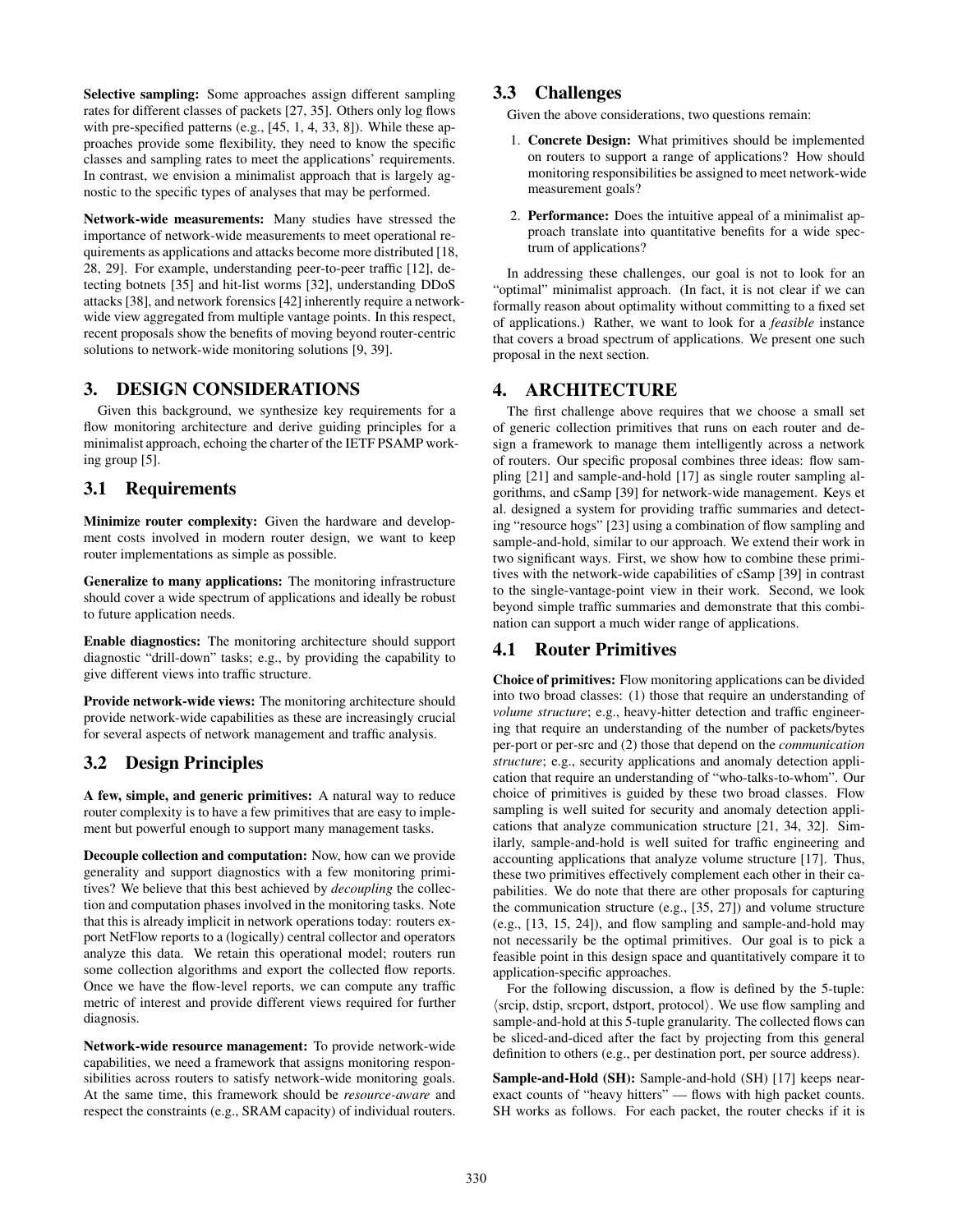tracking this packet's *flowkey*, defined over one or more fields of the IP 5-tuple. If yes, the router updates that counter. If not, the flowkey for this packet is selected with probability  $p$ , and the router keeps an exact count for this selected flowkey subsequently. Since this requires per-packet counter updates, the counters are kept in SRAM [17].

To configure SH, we specify the flowkey(s) (e.g., srcport, srcip, or 5-tuple), the anticipated total number of packets for a specific time interval (numpkts), and the number of flows that can be logged (L) depending on the SRAM constraint. To ensure that the number of flow entries created does not exceed the SRAM capacity, we use numpkts in configuring SH to set the packet sampling probability  $p = \frac{L}{numpkts}$ <sup>3</sup> In our minimalist design, we use one instance of SH and configure it to operate at the 5-tuple granularity.

Hash-based flow sampling (FS): Flow sampling (FS) picks flows rather than packets at random [21]. One way to implement FS is as follows. Each router has a *sampling manifest* — a table of one or more hash ranges indexed using a key derived from each packet header. On receiving a packet, the router computes the hash of the packet's 5-tuple (i.e., the flowkey). Next, it selects the appropriate hash range from the manifest and selects the flow if the hash falls within this range. If the flow is selected, then the router uses its hash as an index into a table of flows and updates the byte and packet counters for the flow. The hash function maps the input 5 tuple uniformly into the interval  $[0, 1]$ . Thus, the size of each hash range determines the flow sampling rate for each category of flows in the manifest.

Similar to SH, FS requires per-packet table lookups; the flow table must therefore be implemented in SRAM. It is possible to add a packet sampling stage to make DRAM implementations possible [24]. For simplicity, we assume that the counters are stored in SRAM.

#### 4.2 Resource Management

Having chosen FS and SH as our minimalist primitives, we address the following question. Given a fixed amount of SRAM available for monitoring on each router, how should we divide it between these primitives?

Combining FS-SH on a single router: Consider a single router with a fixed amount of SRAM that can hold L flow counters. A simple way to split  $L$  is to give a fraction  $f$  to FS and the remaining  $1 - f$  to SH. We show in Section 6 that  $f \approx 0.8$  is a good choice.

Network-wide case: The above split works for the single router case. Next, we see how we can manage the monitoring resources across a network of routers. Network-wide management tasks are typically specified in terms of Origin-Destination pairs, specified by an ingress and egress router (or PoP). OD-pairs are convenient abstractions that naturally fit many of the objectives (e.g., traffic engineering) and constraints (e.g., routing paths, traffic matrix) in network management. A natural extension of the single router hybrid primitive to the network-wide case is to consider the resource split per OD-pair [9, 39].

Here, we observe a key difference between FS and SH. It is possible to coordinate FS instances by assigning non-overlapping responsibilities across routers on a path [39]. However, because SH logs heavy hitters, the same set of heavy hitters will be reported across routers on a path. Thus, replicating SH across routers on a path duplicates measurements and wastes router resources.

To address this issue, we make a distinction between ingress and non-ingress routers. Ingresses implement both FS and SH, sharing the aggregate memory as in the single router case. At each such ingress router, the SH resources are split between the OD-pairs originating at the ingress, in proportion to the anticipated number of packets per OD-pair.<sup>4</sup> Non-ingress routers only implement FS. In order to distribute FS responsibilities across the network, we use cSamp [39], which we describe next.

Overview of cSamp: We choose cSamp because, for a given set of router resource constraints, it provides a framework to optimize fine-grained network-wide monitoring goals; it leverages the available monitoring capacity efficiently by avoiding redundant measurements; and it naturally load balances responsibilities to avoid hotspots.

The inputs to cSamp are the flow-level traffic matrix (approximate number of flows per OD-pair), router-level path(s) for each OD-pair, the resource constraints of routers, and an ISP's objective function specified in terms of the fractional flow coverages per OD-pair (i.e., the fraction of flows on this OD-pair that are logged). These input parameters are typically available to network operators [18]. The output is a set of *sampling manifests* specifying the monitoring responsibility of each router in the network. Each sampling manifest contains entries of the form  $\langle OD, [start, end]\rangle$ , where  $[start, end] \subseteq [0, 1]$  denotes a hash range and OD is an identifier for an OD-pair. In the context of the FS algorithm, this means that the OD-pair identifier is used as the "key" to get a hash range from the sampling manifest.<sup>5</sup>

The main idea is to bootstrap routers with the same hash function but assign *non-overlapping* hash ranges per OD-pair. Thus, the flows sampled by different routers do not overlap. This coordination also makes it possible to optimally achieve network-wide flow coverage goals. Next, we describe the optimization model used in cSamp to assign FS responsibilities across a network.

Each OD-Pair  $OD_i$  ( $i = 1, ..., M$ ) is characterized by its routerlevel path  $P_i$  and the estimated number  $T_i$  of IP-level flows per measurement epoch (e.g., five minutes).<sup>6</sup> Each router  $R_j$  is constrained by the available *memory* for maintaining flow counters.  $L_j$ captures this constraint, and denotes the number of flows router  $R_i$ can record and report per epoch.  $d_{ij}$  denotes the fraction of flows of  $OD_i$  that router  $R_j$  logs. For  $i = 1, ..., M$ , let  $C_i$  denote the fraction of flows on  $OD<sub>i</sub>$  that is logged.

cSamp can support a variety of network-wide objectives. Here we describe its use for one particular goal: achieving the best flow coverage subject to maximizing the minimum fractional flow coverage per OD-pair. First, the largest possible minimum fractional coverage per OD-pair,  $\min_i \{C_i\}$ , subject to the resource constraints is found. Next, this value is used as the parameter  $\alpha$  to the linear program shown below (in Eq (1)–(4)) and the total flow coverage  $\sum_i (T_i \times C_i)$  is maximized, i.e.,  $_i(T_i \times C_i)$  is maximized, i.e.,

<sup>&</sup>lt;sup>3</sup>Estan and Varghese use SH to track heavy hitters who contribute more than a fraction  $\frac{1}{x}$  to the total traffic volume. In their proposal, *p* is set to  $\frac{O \times x}{numpkts}$ , where *O* is an oversampling factor [17]. Our configuration can be viewed as determining x and  $\hat{O}$  from the memory budget L.

<sup>&</sup>lt;sup>4</sup>We use packets and not flows since the SH configuration depends on the number of packets in the traffic. In practice, we need only approximate estimates to divide the available memory resources.

<sup>5</sup>This formulation assumes that routers in the middle of the network can infer the OD-pair from packet headers using MPLS labels or ingress-egress prefix maps [6]. cSamp can also be implemented without OD-pair identifiers [40]. For clarity, we describe the simpler approach using OD-pairs.

 ${}^{6}$ For simplicity, we assume that each OD-pair has one route, though cSamp accommodates multi-path routing [39].